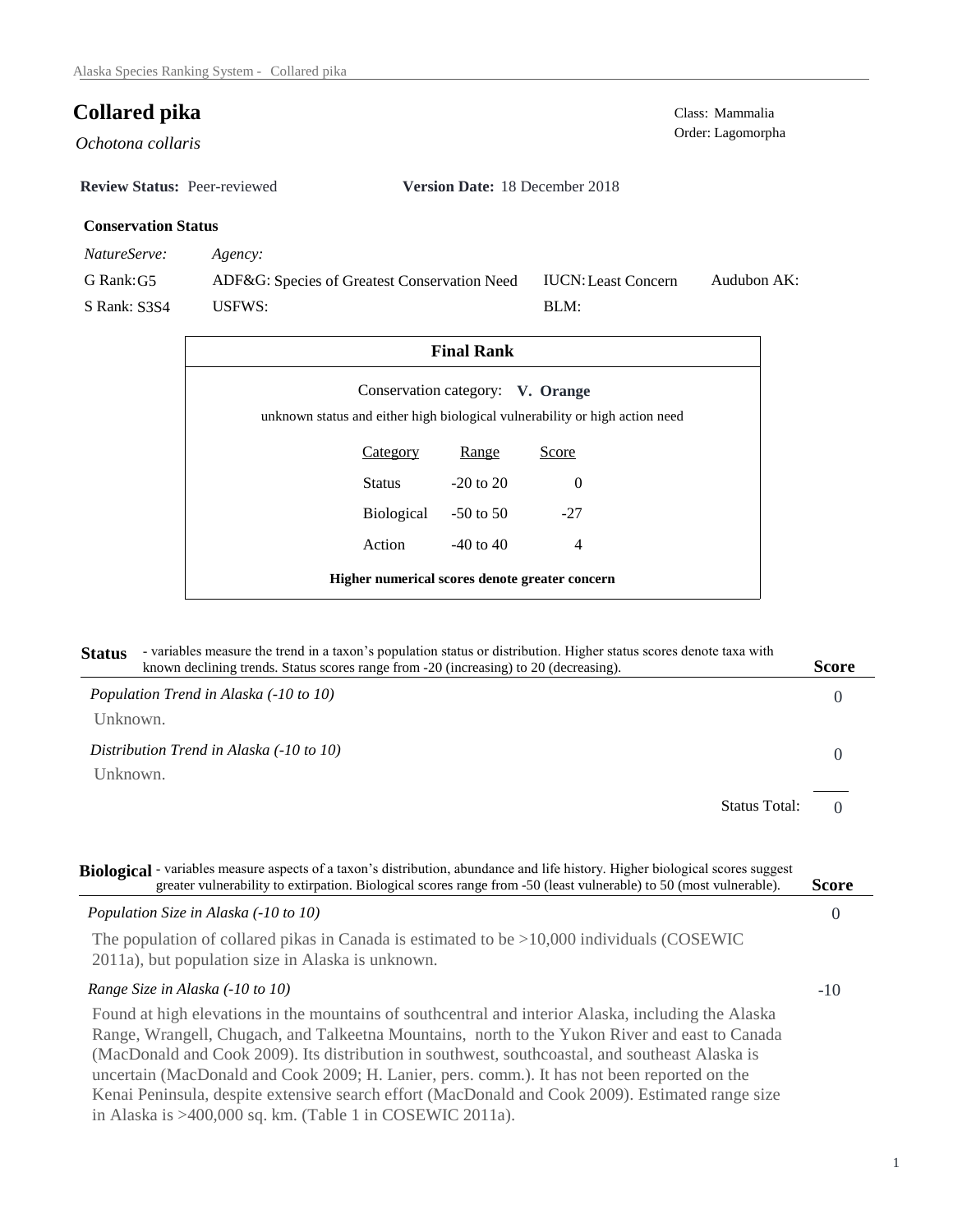| Alaska Species Ranking System - Collared pika                                                                                                                                                                                                                                                                                                                                                                                                                                                                                                                                                  |                |
|------------------------------------------------------------------------------------------------------------------------------------------------------------------------------------------------------------------------------------------------------------------------------------------------------------------------------------------------------------------------------------------------------------------------------------------------------------------------------------------------------------------------------------------------------------------------------------------------|----------------|
| Population Concentration in Alaska (-10 to 10)                                                                                                                                                                                                                                                                                                                                                                                                                                                                                                                                                 | $-10$          |
| Does not aggregate.                                                                                                                                                                                                                                                                                                                                                                                                                                                                                                                                                                            |                |
| Reproductive Potential in Alaska                                                                                                                                                                                                                                                                                                                                                                                                                                                                                                                                                               |                |
| Age of First Reproduction (-5 to 5)                                                                                                                                                                                                                                                                                                                                                                                                                                                                                                                                                            | $-5$           |
| Reproduces at 1 year (Franken and Hik 2004a).                                                                                                                                                                                                                                                                                                                                                                                                                                                                                                                                                  |                |
| Number of Young (-5 to 5)                                                                                                                                                                                                                                                                                                                                                                                                                                                                                                                                                                      | 2              |
| In southwest Yukon, females had a single litter per year (Franken and Hik 2004a). Litter size<br>ranges from one to six (MacDonald and Jones 1987; Franken and Hik 2004a), though on average<br>only one to two young are successfully raised (Franken and Hik 2004a). In keeping with the scope<br>of this question, we rank it as $0.5 * B + 0.5 * C$ .                                                                                                                                                                                                                                      |                |
| Ecological Specialization in Alaska                                                                                                                                                                                                                                                                                                                                                                                                                                                                                                                                                            |                |
| Dietary $(-5 \text{ to } 5)$                                                                                                                                                                                                                                                                                                                                                                                                                                                                                                                                                                   | $-5$           |
| Herbivorous. Feeds on graminoids, club mosses, deciduous shrubs, and alpine forbs (Rausch 1961;<br>MacDonald and Jones 1987; Morrison et al. 2004; Morrison and Hik 2008). While collared pikas<br>do exhibit preferences for certain plant groups or species, they have a flexible diet and selected<br>food items vary in response to changes in availability, predation risk, or competition (Morisson et<br>al. 2004; Hudson et al. 2008; Morrison and Hik 2008).                                                                                                                          |                |
| Habitat $(-5 \text{ to } 5)$                                                                                                                                                                                                                                                                                                                                                                                                                                                                                                                                                                   | 1              |
| Patchily distributed in talus slopes and adjacent alpine meadows (Broadbooks 1965; Franken and<br>Hik 2004b; COSEWIC 2011a; Dial et al. 2014). These habitats are threatened by climate change<br>and shrub expansion (Sturm et al. 2001; COSEWIC 2011a), but at present these habitats are fairly<br>common within the species' range. Areas with persistent snow cover likely limit foraging<br>opportunities and are unlikely to be inhabited (Franken and Hik 2004a; Franken and Hik 2004b).                                                                                               |                |
| <b>Biological Total:</b>                                                                                                                                                                                                                                                                                                                                                                                                                                                                                                                                                                       | $-27$          |
| Action - variables measure current state of knowledge or extent of conservation efforts directed toward a given taxon.<br>Higher action scores denote greater information needs due of lack of knowledge or conservation action. Action<br>scores range from -40 (lower needs) to 40 (greater needs).                                                                                                                                                                                                                                                                                          | <b>Score</b>   |
| Management Plans and Regulations in Alaska (-10 to 10)                                                                                                                                                                                                                                                                                                                                                                                                                                                                                                                                         | $-10$          |
| Subsistence and sport hunting is allowed with no bag limits and no closed season (ADFG 2018c).<br>However, hunting is restricted to two small Game Management Units that encompass only a small<br>portion of this species' range in Alaska.                                                                                                                                                                                                                                                                                                                                                   |                |
| Knowledge of Distribution and Habitat in Alaska (-10 to 10)                                                                                                                                                                                                                                                                                                                                                                                                                                                                                                                                    | $\overline{2}$ |
| Distribution and habitat associations are known from localized surveys (e.g. Broadbooks 1965;<br>Holmes 1991; Cook and MacDonald 2003; 2005; Dial et al. 2014). Information on habitat<br>associations can also be gleaned from studies in southwestern Yukon (e.g. Franken and Hik 2004b;<br>Horn 2013; reviewed in COSEWIC 2011a) and from statewide habitat models (e.g. Lanier and Olson<br>2013; Knowles et al. 2016). Its distribution in southwest, southcoastal, and southeast Alaska is<br>unclear (Cook and MacDonald 2005; MacDonald and Cook 2009). Moreover, because the collared |                |

pika has a patchy distribution even within suitable talus habitat, our knowledge of its distribution within areas of known occurrences is incomplete (H. Lanier, pers. comm.). Recent absences compared to historical records can be difficult to confirm given the potential for population cycling and dynamics of extinction and colonization (COSEWIC 2011a; H. Lanier, pers. comm.).

*Knowledge of Population Trends in Alaska (-10 to 10)*

Not currently monitored.

10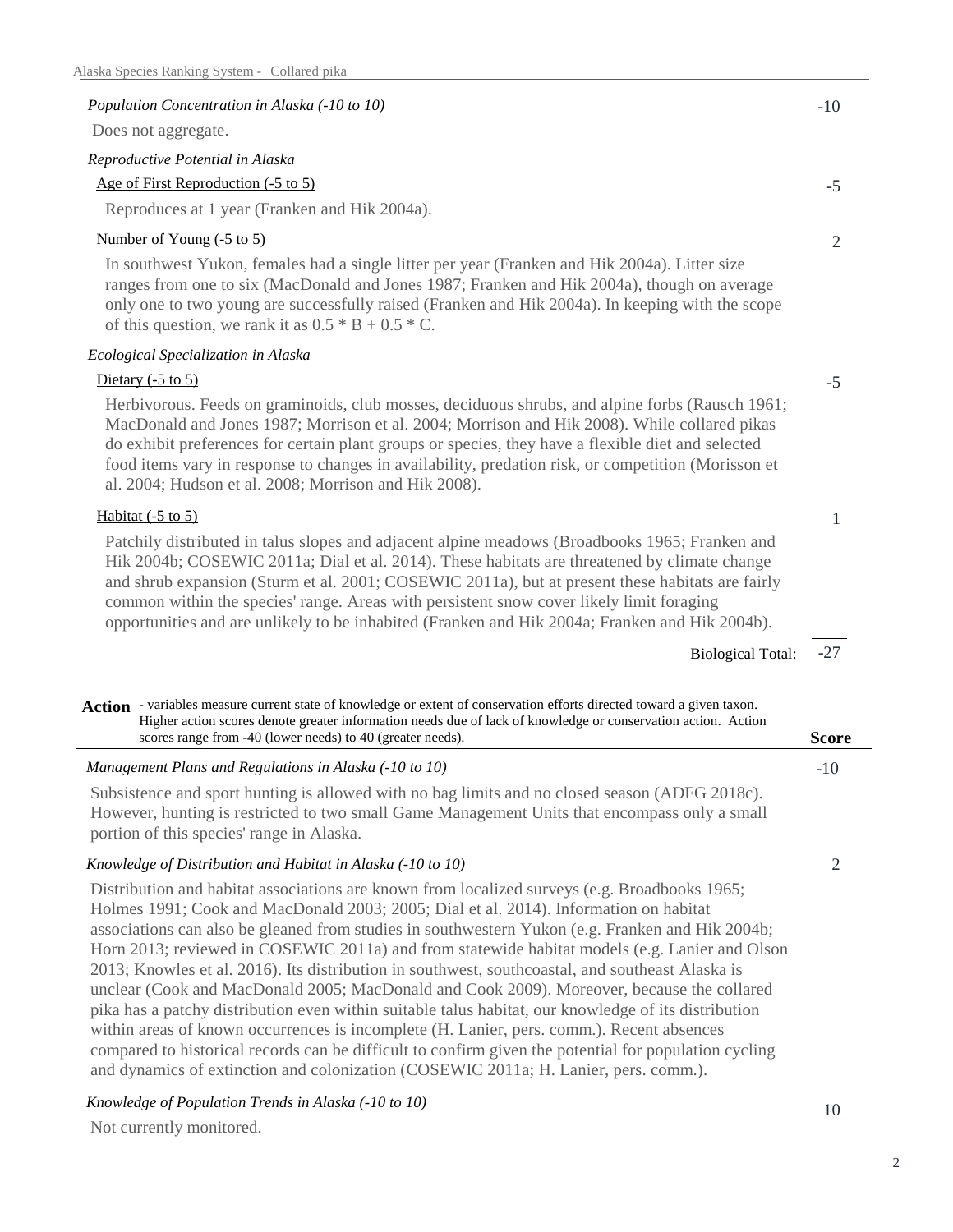# *Knowledge of Factors Limiting Populations in Alaska (-10 to 10)*

Little is known about the population dynamics of collared pikas in Alaska. Studies in southwestern Yukon suggest that low overwinter survival was an important contributor to population dynamics and was correlated to the Pacific Decadal Oscillation, a broad-scale climate pattern which influences winter temperature and precipitation (Franken 2002; Morrison and Hik 2007). A low snowpack or freezing rain events may increase overwinter mortality from cold exposure (Morrison and Hik 2007; COSEWIC 2011a; but see Horn 2013). Meanwhile, the timing of snowmelt influences the length of the growing season and the phenology and quality of of alpine plants (Wipf et al. 2009; Wipf and Rixen 2010), with potential effects for food resources and pika's ability to meet their energetic requirements (Morrison and Hik 2007; Morrison et al. 2009). Similarly, warm, dry summers may promote juvenile survival (Horn 2013). Climate may also have lagged effects and may influence sexes and life stages differently (Horn 2013). Additional research is needed to elucidate the role of intra- and interspecific competition, dispersal and population connectivity (Zgurski and Hik 2012; Lanier et al 2015b), predation (Rausch 1961; Holmes 1991; Morrison et al. 2004), and disease (Cook et al. 2017). Moreover, although this species has been extensively studied in southwestern Yukon, it is unknown whether these findings apply to populations in Alaska. Indeed, studies in southwestern Yukon suggest that the importance of demographic parameters (e.g. fecundity versus adult survival) varies across subpopulations (Morrison and Hik 2007), suggesting that factors limiting population dynamics may be variable across time and space. We encourage interested readers to consult the COSEWIC Assessment and Status Report on the Collared Pika (COSEWIC 2011a) for an in-depth review of pika ecology and research needs.

Collared pikas are thought to be vulnerable to the effects of a warming climate because of their specialized habitat and physiological requirements (Morrison and Hik 2007; COSEWIC 2011). Modeling of previous glacial periods suggest that the distribution of collared pika has decreased in response to warming after the Last Glacial Maximum (COSEWIC 2011; Hope et al. 2015), but expectations of future distributional change are equivocal (COSEWIC 2011; Hope et al. 2015; Leach et al. 2015 and references therein). Low dispersal ability and low genetic and phenotypic variation may further limit their ability to adapt to climate change (COSEWIC 2011; Lanier and Olson 2013; Lanier et al. 2015a; 2015b). Additional research is needed to understand how current and predicted climates affect the population and distribution of pika.

#### 4 Action Total:

| Harvest:                              | Not substantial   |  |
|---------------------------------------|-------------------|--|
| <b>Seasonal Occurrence:</b>           | Year-round        |  |
| <b>Taxonomic Significance:</b>        | Monotypic species |  |
| % Global Range in Alaska:             | $>10\%$           |  |
| % Global Population in Alaska: 25-74% |                   |  |
| Peripheral:                           | N <sub>0</sub>    |  |

## Supplemental Information - variables do not receive numerical scores. Instead, they are used to sort taxa to answer specific biological or management questions.

### **References**

3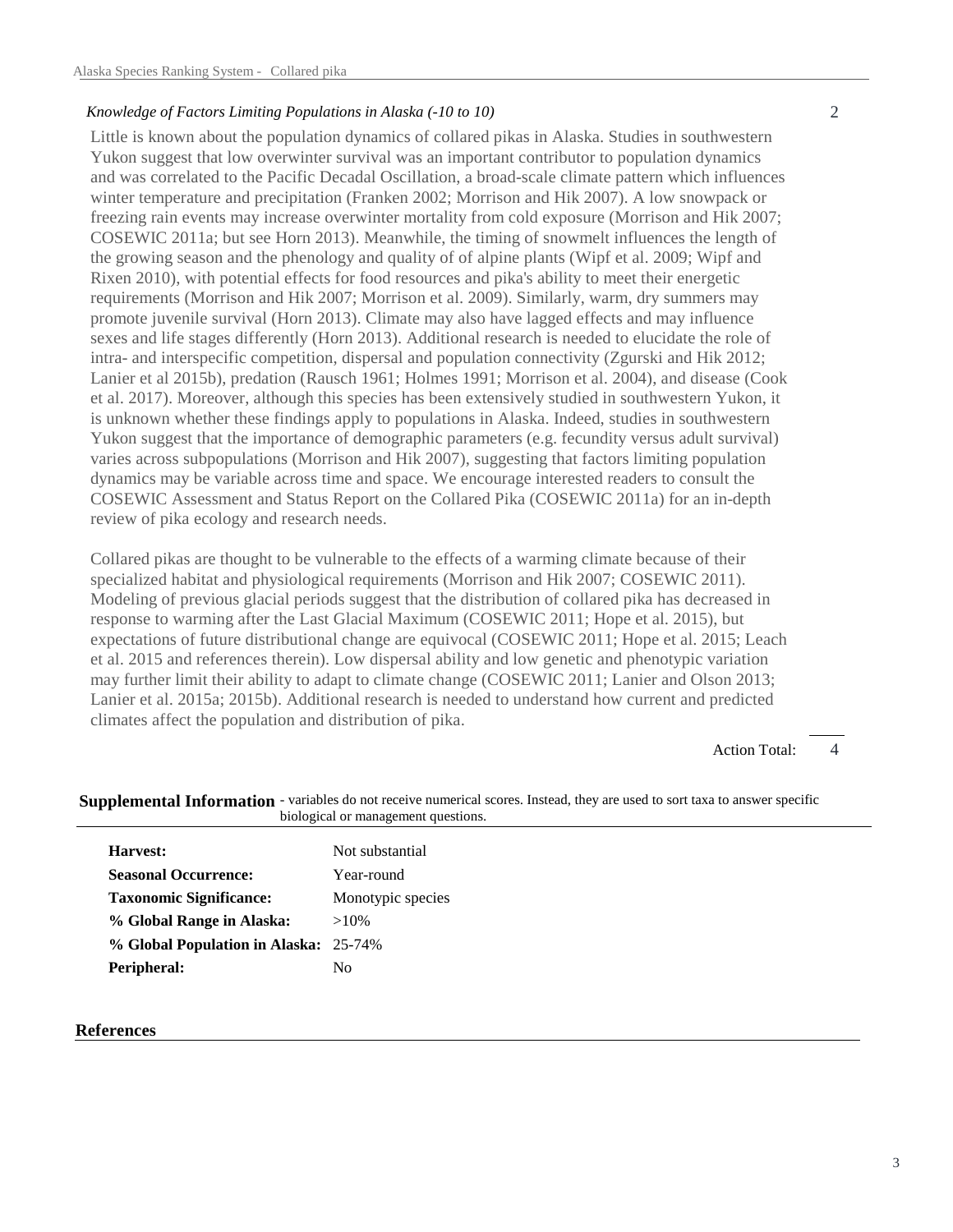Alaska Department of Fish and Game (ADFG). 2020a. 2020-2021 Alaska hunting regulations. Alaska Department of Fish and Game. Juneau, AK, USA.

Broadbooks, H. E. 1965. Ecology and distribution of the pikas of Washington and Alaska. The American Midland Naturalist 73(2):299-335. DOI: 10.2307/2423457

Cook, J. A., and S. O. MacDonald. 2003. Mammal inventory of Alaska's National Parks and Preserves, Wrangell-St. Elias National Park and Preserve. Annual Report 2001-2002, Idaho State University, Boise, ID, USA.

Cook, J. A., and S. O. MacDonald. 2005. Mammal inventory of Alaska's National Parks and Preserves, Southwest Alaska Network [...]. Report NPS/AKRSWAN/NRTR-2005/05. National Park Service, Alaska Region, Anchorage, AK, USA.

Cook, J. A., K. A. Galbreath, K. C. Bell, M. L. Campbell, S. Carrière, ... , E. P. Hoberg. 2017. The Beringian Coevolution Project: Holistic collections of mammals and associated parasites reveal novel perspectives on evolutionary and environmental change in the North. Arctic Science 3(3):585-617. DOI: 10.1139/as-2016-0042

COSEWIC. 2011. COSEWIC assessment and status report on the collared pika Ochotona collaris in Canada. Committee on the Status of Endangered Wildlife in Canada, Ottawa, ON, CAN. Available online: https://www.registrelep-sararegistry.gc.ca/

Dial, R., T. S. Smeltz, T. Golden, K. Barnett, and M. Oliver. 2014. Report on JBER wildlife: collared pika survey (Ochotona collaris) in Snowhawk Valley, Joint Base Elmendorf-Richardson, Alaska, 2014. Alaska Pacific University, Anchorage, AK, USA.

Franken, R. J. 2002. Demography and metapopulation dynamics of collared pikas (Ochotona collaris) in the southwest Yukon. MSc thesis, University of Alberta, Edmonton, AB, CAN. DOI: 10.7939/R3QB9VH5Q

Franken, R. J. and D. S. Hik. 2004a. Interannual variation in timing of parturition and growth of collared pikas (Ochotona collaris) in the southwest Yukon. Integrative and Comparative Biology 44(2):186-193. DOI: 10.1093/icb/44.2.186

Franken, R. J., and D. S. Hik. 2004b. Influence of habitat quality, patch size and connectivity on colonization and extinction dynamics of collared pikas Ochotona collaris. Journal of Animal Ecology 73(5):889-896. DOI: 10.1111/j.0021-8790.2004.00865.x

Holmes, W. G. 1991. Predator risk affects foraging behaviour of pikas: Observational and experimental evidence. Animal Behaviour 42(1):111-119. DOI: 10.1016/S0003-3472(05)80611-6

Hope, A. G., E. Waltari, J. L. Malaney, D. C. Payer, J. A. Cook, and S. L. Talbot. 2015. Arctic biodiversity: increasing richness accompanies shrinking refugia for a cold-associated tundra fauna. Ecosphere 6(9):159. DOI: 10.1890/ES15-00104.1

Horn, H. L. 2013. The role of habitat quality and climate in the dynamics of occupancy and survival of a population of collared pikas (Ochotona collaris) in the Ruby Range, Yukon Territory. MSc thesis, University of Alberta, Edmonton, AB, CAN. DOI: 10.7939/R30Z71735

Hudson, J. M. G., S. F. Morrison, and D. S. Hik. 2008. Effects of leaf size on forage selection by collared pikas, Ochotona collaris. Arctic, Antarctic, and Alpine Research 40(3):481-486. DOI: 10.1657/1523-0430(07-069)[HUDSON]2.0.CO;2

Knowles, L. L., R. Massatti, Q. He, L. E. Olson, and H. C. Lanier. 2016. Quantifying the similarity between genes and geography across Alaska's alpine small mammals. Journal of Biogeography 43(7):1464-1476. DOI: 10.1111/jbi.12728

Lanier, H. C., and L. E. Olson. 2013. Deep barriers, shallow divergences: reduced phylogeographical structure in the collared pika (Mammalia: Lagomorpha: Ochotona collaris). Journal of Biogeography 40(3):466-478. DOI: 10.1111/jbi.12035

Lanier, H. C., A. M. Gunderson, M. Weksler, V. B. Fedorov, and L. E. Olson. 2015a. Comparative phylogeography highlights the double-edged sword of climate change faced by arctic- and alpine-adapted mammals. PLoS ONE 10(3):e0118396. DOI: 10.1371/journal.pone.0118396

Lanier, H. C., R. Massatti, Q. He, L. E. Olson, and L. L. Knowles. 2015b. Colonization from divergent ancestors: glaciation signatures on contemporary patterns of genomic variation in collared pikas (Ochotona collaris). Molecular Ecology 24(14):3688–3705. DOI: 10.1111/mec.13270

Leach, K., R. Kelly, A. Cameron, I. W. Montgomery, and N. Reid. 2015. Expertly validated models and phylogeneticallycontrolled analysis suggests responses to climate change are related to species traits in the order Lagomorpha. PLoS One 10(4):e0122267. DOI: 10.1371/journal.pone.0122267

MacDonald, S. O., and J. A. Cook. 2009. Recent mammals of Alaska. University of Alaska Press, Fairbanks, AK, USA.